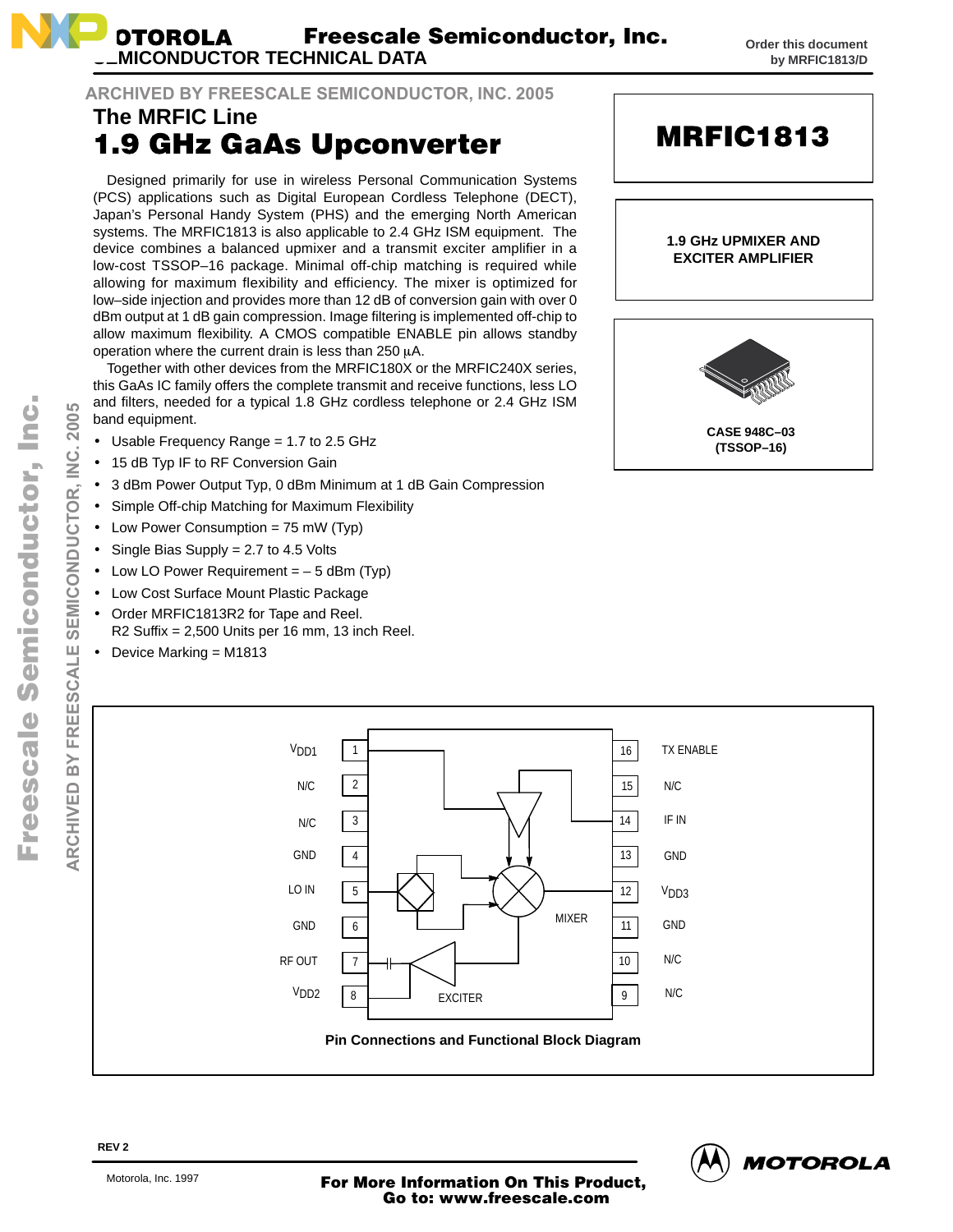### **MAXIMUM RATINGS** (T<sub>A</sub> = 25°C unless otherwise noted)

| <b>Ratings</b>                       | <b>Symbol</b>    | Limit           | Unit |
|--------------------------------------|------------------|-----------------|------|
| Supply Voltage                       | VDD1, VDD2, VDD3 | 5.5             | Vdc  |
| IF Input Power                       | $P_{IF}$         | 3               | dBm  |
| LO Input Power                       | $P_{1}$ $\Omega$ |                 | dBm  |
| Enable Voltage                       | <b>TX ENABLE</b> | 5.5             | Vdc  |
| Storage Temperature Range            | $T_{\text{stg}}$ | $-65$ to $+150$ | °C   |
| <b>Operating Ambient Temperature</b> | ΙA               | $-30$ to $+85$  | °C   |

### **RECOMMENDED OPERATING RANGES**

| <b>Parameter</b>           | <b>Symbol</b>     | Value        | Unit       |
|----------------------------|-------------------|--------------|------------|
| <b>RF Output Frequency</b> | $f_{\mathsf{RF}}$ | 1.7 to $2.5$ | GHz        |
| LO Input Frequency         | f <sub>LO</sub>   | 1.5 to $2.4$ | GHz        |
| IF Input Frequency         | flF               | 70 to 350    | <b>MHz</b> |
| <b>Supply Voltage</b>      | V <sub>DD</sub>   | 2.7 to 4.5   | Vdc        |
| TX Enable Voltage, ON      | <b>TX ENABLE</b>  | חח $V$ 10 המ | Vdc        |
| TX Enable Voltage, OFF     | <b>TX ENABLE</b>  | $0$ to $0.2$ | Vdc        |

### **ELECTRICAL CHARACTERISTICS** (V<sub>DD1,2,3</sub>, TX ENABLE= 3 V, T<sub>A</sub> = 25°C,  $f_{LO}$  = 1.65 GHz  $@$  – 5 dBm,  $f_{IF}$  = 250 MHz @ –15 dBm)

| <b>Characteristic</b>                                       | Min      | Typ   | Max   | Unit |
|-------------------------------------------------------------|----------|-------|-------|------|
| IF to RF Small Signal Conversion Gain ( $P_{RF} = -35$ dBm) | 12       | 15    |       | dB   |
| RF Output 1 dB Gain Compression                             | $\Omega$ | 3     |       | dBm  |
| RF Output 3rd Order Intercept                               |          | 11    |       | dBm  |
| LO Feedthrough to RF Port                                   |          | $-15$ | $-10$ | dBm  |
| Noise Figure                                                |          | 11    |       | dB   |
| Lower Sideband Output Power at RF Port                      |          | $-10$ | -6    | dBm  |
| <b>Supply Current TX Mode</b>                               |          | 25    | 35    | mA   |
| Supply Current Standby Mode (TX ENABLE = 0 V, LO Off)       |          | 100   | 250   | μA   |
| <b>TX Enable Current</b>                                    |          | 3     |       | μA   |



#### **Figure 1. Applications Circuit Configuration**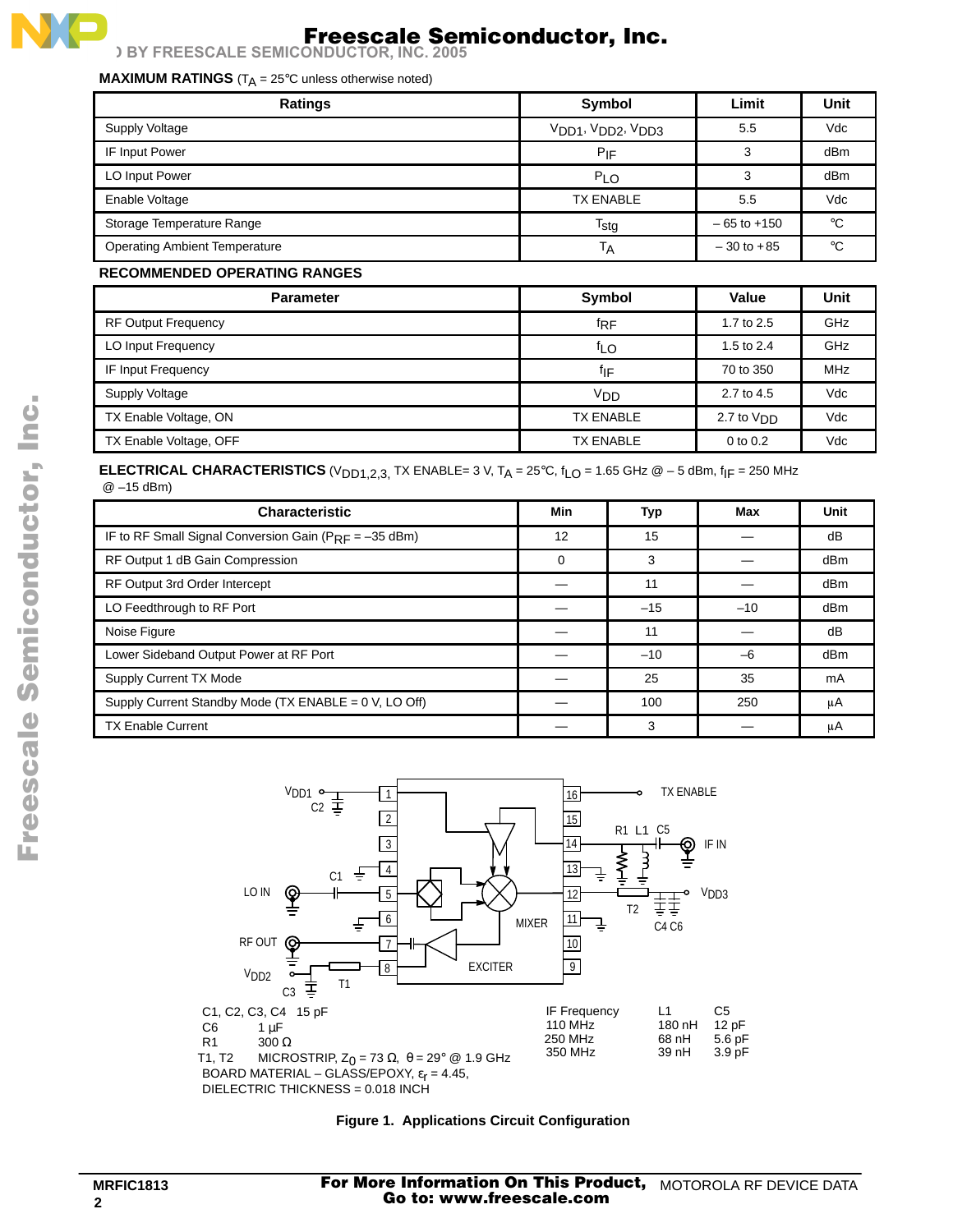

# **Freescale Semiconductor, Inc.**





**Figure 2. Conversion Gain versus LO Power Figure 3. Conversion Gain versus LO Power**



**Frequency**



**Figure 7. Conversion Gain versus RF Frequency**

13

14 15

16

12

11 10

G<sub>C</sub>, CONVERSION GAIN (dB)

8.0 7.0  $\frac{1}{1700}$ 

9.0

2300 2500 2400

85°C

**Figure 6. Conversion Gain versus RF Frequency**

f<sub>RF</sub>, RF FREQUENCY (MHz)

25°C

1700 2000 2200 2100

 $T_A = -35$ °C

1800 1900

 $f_{IF} = 250$  MHz  $P_{IF} = -35$  dBm  $P_{LO} = -5$  dBm  $V<sub>DD</sub> = 3$  Vdc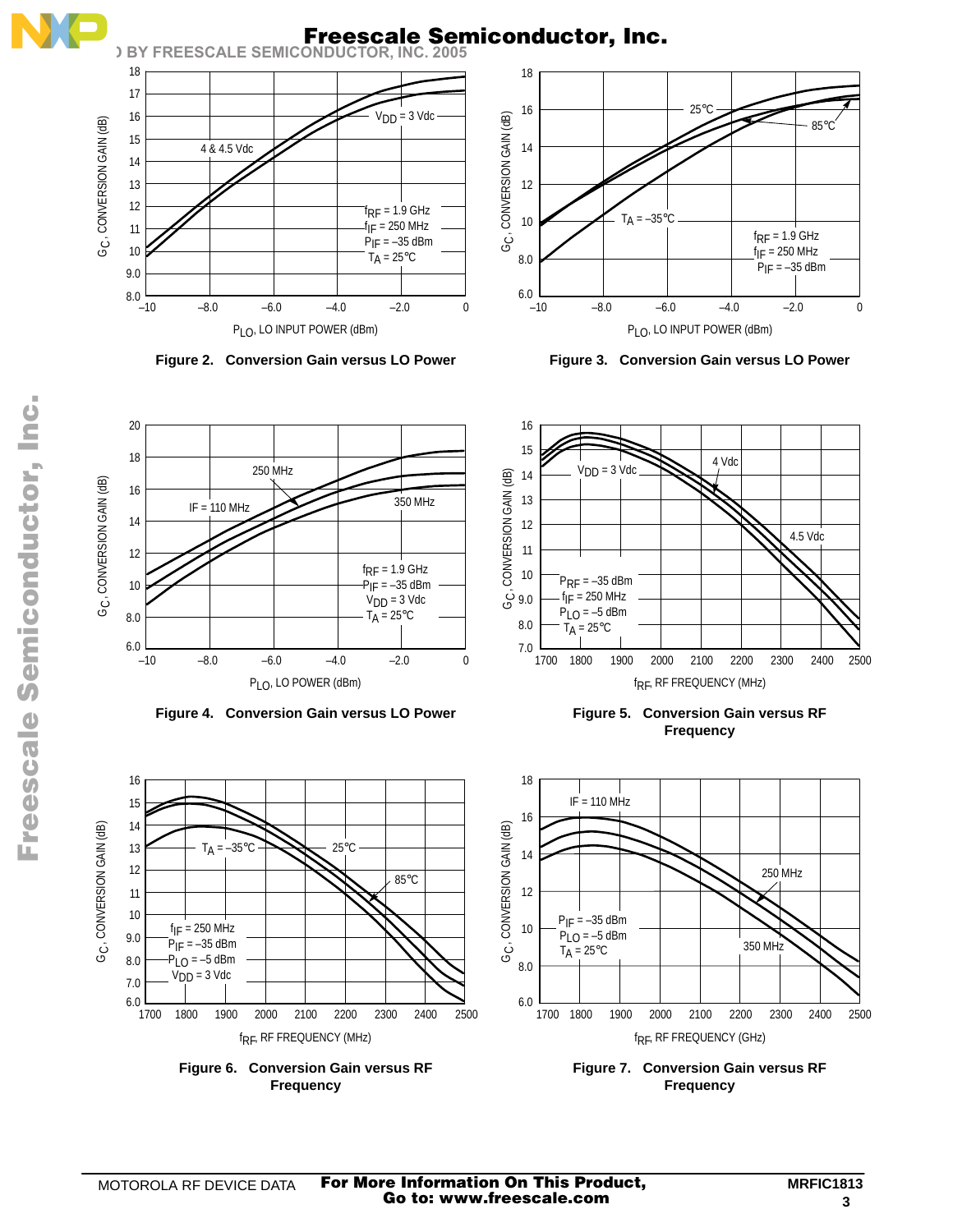

**Figure 12. Supply Current versus IF Input Power**

**Figure 13. Supply Current versus IF Input Power**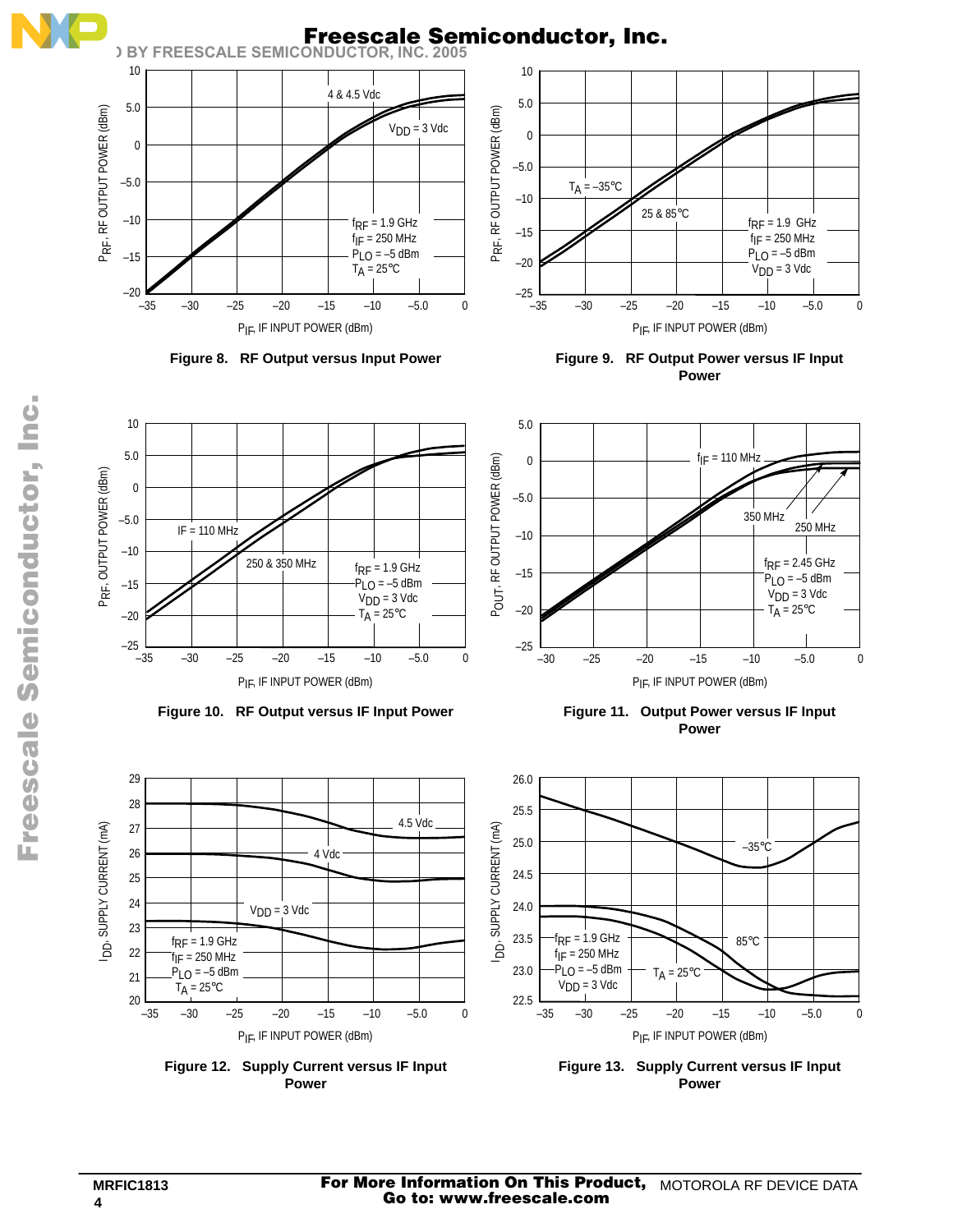

 $\boldsymbol{\Phi}$  $\bf \Phi$  $\boldsymbol{\eta}$  $\mathbf 0$ ale  $\boldsymbol{g}$  $\bf \Phi$ mic o n d

u  $\mathbf 0$ t o

r, I n

.<br>ق

Fr

**Figure 17. Supply Current versus Transmit Enable Voltage**

**Figure 16. Lower Side Band Power versus RF Frequency**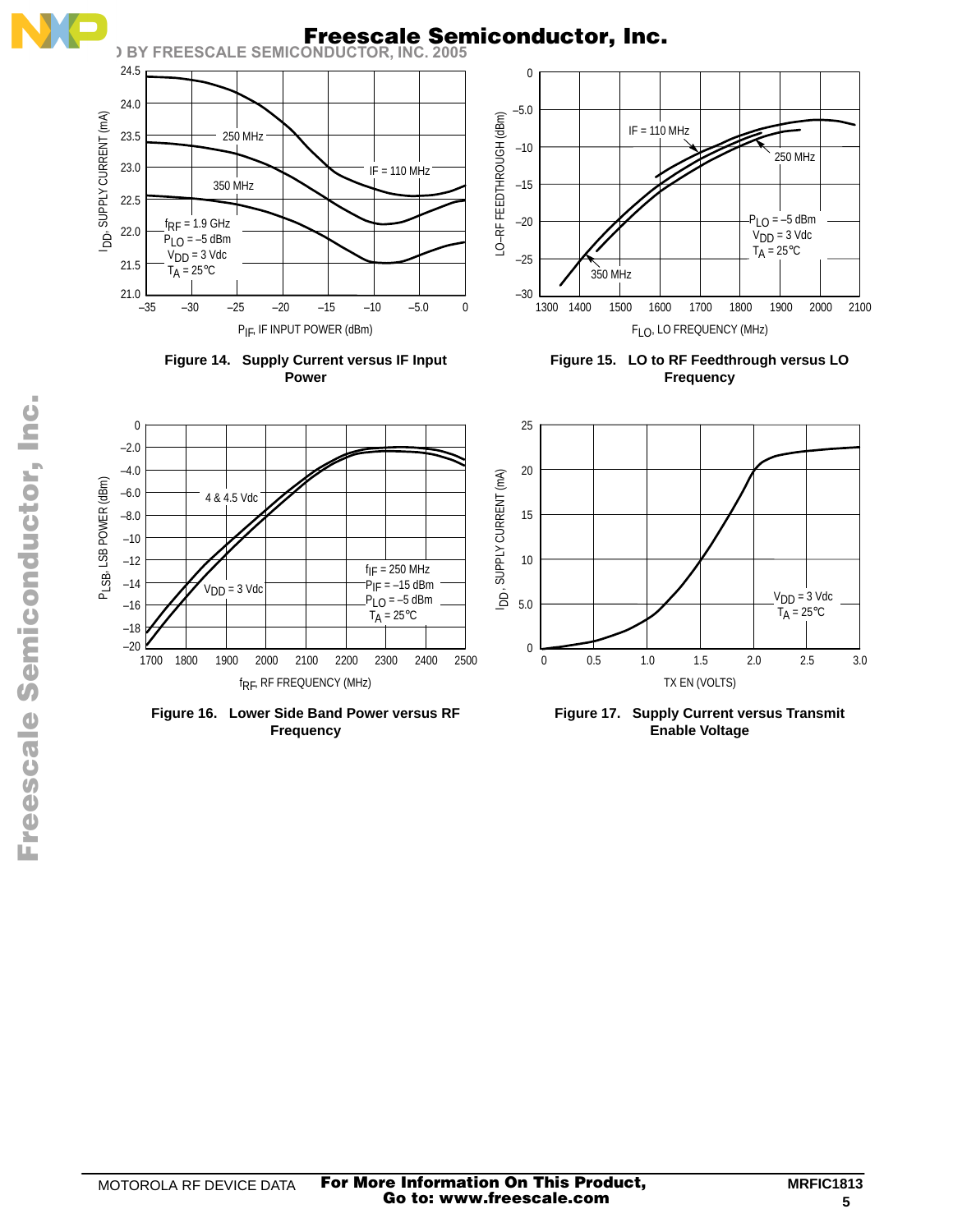

# **Freescale Semiconductor, Inc.**

| $\mathbf f$ |     | <b>IF Input</b> |      | LO Input |      | RF Output (1) |
|-------------|-----|-----------------|------|----------|------|---------------|
| (MHz)       | R.  | jX              | R.   | jX       | R    | jX            |
| 70          | 8.3 | $-452.4$        |      |          |      |               |
| 100         | 7.3 | $-318.5$        |      |          |      |               |
| 150         | 7.1 | $-211.3$        |      |          |      |               |
| 200         | 6.6 | $-156.4$        |      |          |      |               |
| 250         | 6.5 | $-123.1$        |      |          |      |               |
| 300         | 6.1 | $-100.7$        |      |          |      |               |
| 350         | 5.7 | $-84.2$         |      |          |      |               |
|             |     |                 |      |          |      |               |
| 1100        |     |                 | 62.5 | 3.1      |      |               |
| 1200        |     |                 | 58.1 | 4.3      |      |               |
| 1300        |     |                 | 53.7 | 4.7      |      |               |
| 1400        |     |                 | 50.2 | 4.2      |      |               |
| 1500        |     |                 | 47.3 | 3.9      |      |               |
| 1600        |     |                 | 44.4 | 3.2      |      |               |
| 1700        |     |                 | 42.0 | 1.6      | 30.4 | 33.6          |
| 1800        |     |                 | 40.6 | 0.5      | 42.6 | 16.9          |
| 1900        |     |                 | 39.6 | $-0.7$   | 49.1 | 2.3           |
| 2000        |     |                 | 38.7 | $-2.2$   | 40.6 | 14.2          |
| 2100        |     |                 | 38.2 | $-3.6$   | 33.8 | 17.7          |
| 2200        |     |                 | 38.4 | $-5.1$   | 33.3 | 15.7          |
| 2300        |     |                 | 38.9 | $-6.5$   | 32.9 | 13.7          |
| 2400        |     |                 | 39.5 | $-7.8$   | 29.6 | 13.2          |
| 2500        |     |                 |      |          | 27.4 | 11.9          |

(1) Includes T1 shown in Figure 1.

**Table 1. Port Impedances versus Frequency (VD1, VD2, VD3, TX EN = 3 Vdc)**

### **APPLICATIONS INFORMATION**

### **DESIGN CONSIDERATIONS**

The MRFIC1813 combines a single–balanced MESFET mixer with an exciter amplifier. It is usable for transmit frequencies from 1.7 to 2.5 GHz and IF frequencies from 70 to 350 MHz. The design is optimized for low–side local oscillator injection in hetrodyne transmit applications.

Minimal off–chip matching is required while allowing for flexibility and performance optimization. An active balun is employed at the IF port which gives good balance down to at least 70 MHz. A passive splitter is used at the LO input to complete the single–balanced configuration.

### **CIRCUIT CONSIDERATIONS**

Figure 1 shows the application circuit used to gather the data presented in the characterization curves. As shown in Table 1, the IF port impedance is very high. Three hundred ohms was chosen for R1 to shunt the IF port as a compromise of gain and bandwidth. A 50  $\Omega$  resistor can be used and L1 and C5 eliminated to provide a broadband match. The conversion gain is reduced to about 8 dB. Microstrip inductors T1 and T2 combine with inductance internal to the device to form RF chokes. Some tuning of the RF output can be achieved with T1.

As with all RF devices, circuit layout is important. Controlled impedance lines should be used for all RF and IF interconnects. As shown in Figure 1, power supply by–passing should be used to avoid device instability. Ground vias should be included near all ground connections indicated in the schematic. Off–chip components should be mounted as close to the IC leads as possible.

#### **EVALUATION BOARDS**

Evaluation boards are available for RF Monolithic Integrated Circuits by adding a "TF" to the device type. For a complete list of currently available boards and one in development for newly introduced products, please contact your local Motorola Distributor or Sales Office.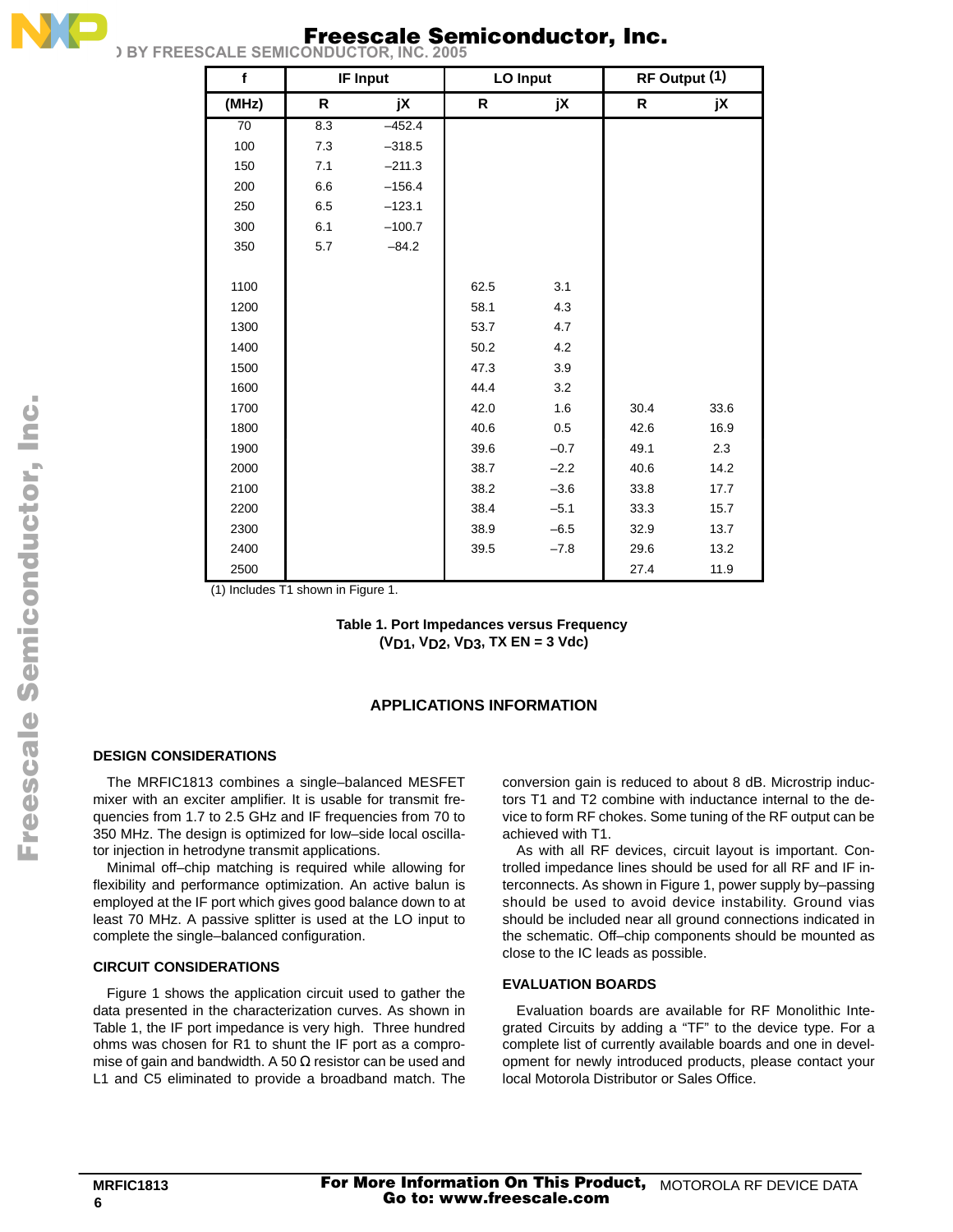

# **Freescale Semiconductor, Inc.**



**PACKAGE DIMENSIONS**